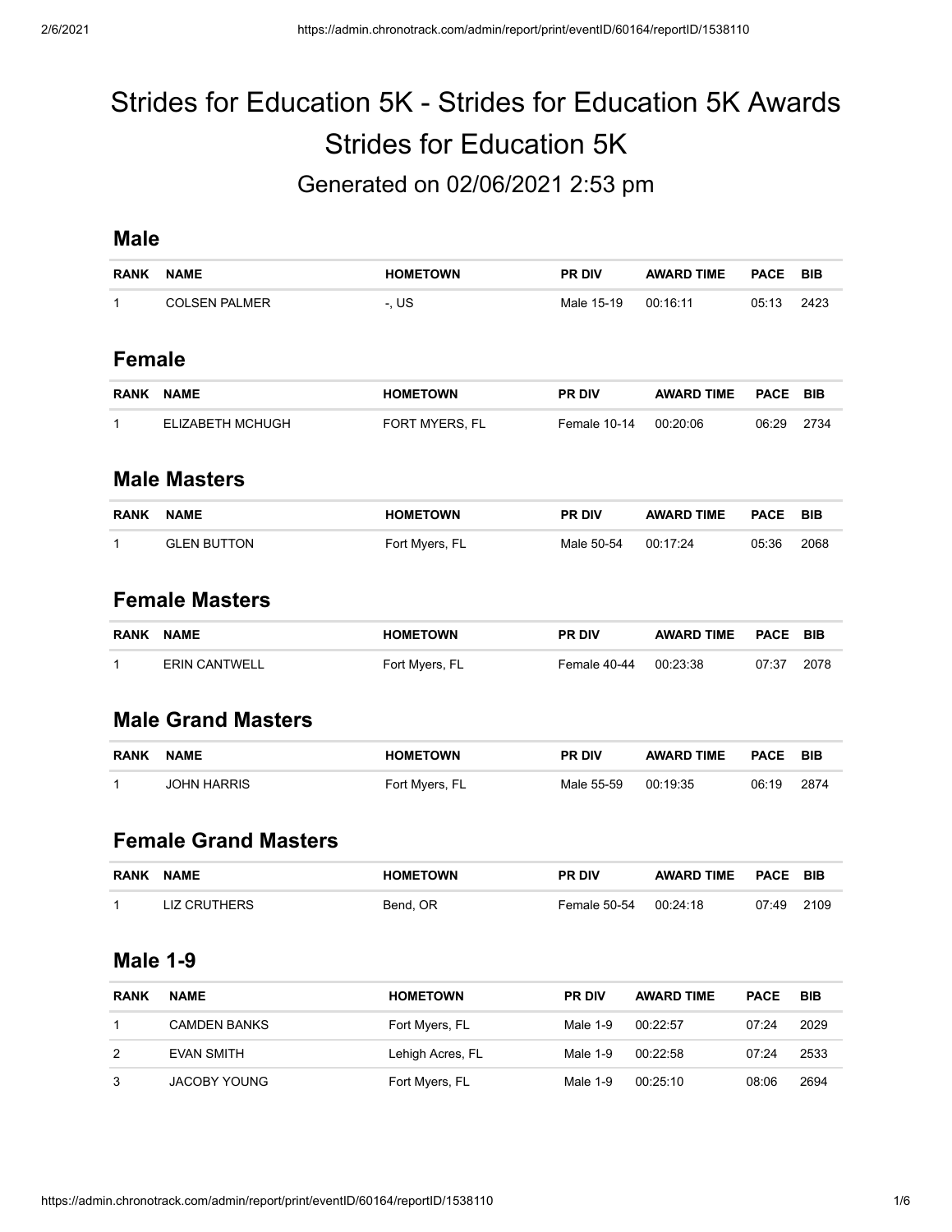## **Female 1-9**

| <b>RANK</b> | <b>NAME</b>        | <b>HOMETOWN</b> | <b>PR DIV</b> | <b>AWARD TIME</b> | <b>PACE</b> | <b>BIB</b> |
|-------------|--------------------|-----------------|---------------|-------------------|-------------|------------|
|             | REESE DUBE-GARRETT | Fort Myers, FL  | Female 1-9    | 00:24:38          | 07:56       | 2687       |
|             | ANDRINA MCINTOSH   | Fort Myers, FL  | Female 1-9    | 00:28:09          | 09:04       | 2661       |
|             | LYNNIE PALMER      | -. US           | Female 1-9    | 00:29:57          | 09:39       | 2424       |

#### **Male 10-14**

| <b>RANK</b> | <b>NAME</b>           | <b>HOMETOWN</b> | <b>PR DIV</b> | <b>AWARD TIME</b> | <b>PACE</b> | <b>BIB</b> |
|-------------|-----------------------|-----------------|---------------|-------------------|-------------|------------|
|             | <b>KEATON ROBERTS</b> | Fort Myers, FL  | Male 10-14    | 00:18:14          | 05:52       | 2833       |
| 2           | JONATHAN MARTINEZ     | Fort Myers, FL  | Male 10-14    | 00:19:29          | 06:17       | 2850       |
| 3           | CALEB HILL            | Fort Myers, FL  | Male 10-14    | 00:19:36          | 06:19       | 2609       |

#### **Female 10-14**

| <b>RANK</b> | <b>NAME</b>        | <b>HOMETOWN</b> | <b>PR DIV</b> | <b>AWARD TIME</b> | <b>PACE BIB</b> |      |
|-------------|--------------------|-----------------|---------------|-------------------|-----------------|------|
|             | ANNABELLE MARSH    | Fort Myers, FL  | Female 10-14  | 00:21:37          | 06:58           | 2825 |
| 2           | <b>ELSA MARCET</b> | Fort Myers, FL  | Female 10-14  | 00:21:45          | 07:00           | 2871 |
| 3           | EMMALEE BAUER      | Fort Myers, FL  | Female 10-14  | 00:21:56          | 07:04           | 2654 |

## **Male 15-19**

| <b>RANK</b> | <b>NAME</b>        | <b>HOMETOWN</b> | <b>PR DIV</b> | <b>AWARD TIME</b> | PACE  | BIB  |
|-------------|--------------------|-----------------|---------------|-------------------|-------|------|
|             | <b>PAUL KOLSUN</b> | Fort Myers, FL  | Male 15-19    | 00:16:20          | 05:16 | 2279 |
| 2           | AVERY GEERLINGS    | Fort Myers, FL  | Male 15-19    | 00:16:21          | 05:16 | 2181 |
| 3           | EVAN MEYER         | Fort Myers, FL  | Male 15-19    | 00:16:36          | 05:21 | 2620 |

# **Female 15-19**

| <b>RANK</b> | <b>NAME</b>             | <b>HOMETOWN</b> | <b>PR DIV</b> | <b>AWARD TIME</b> | <b>PACE BIB</b> |      |
|-------------|-------------------------|-----------------|---------------|-------------------|-----------------|------|
|             | <b>GIANNA DEL PIZZO</b> | Fort Myers, FL  | Female 15-19  | 00:20:08          | 06:29           | 2616 |
| 2           | <b>EMMA HARRIS</b>      | Fort Myers, FL  | Female 15-19  | 00:20:09          | 06:29           | 2876 |
| 3           | <b>OLIVIA OLNEY</b>     | Fort Myers, FL  | Female 15-19  | 00:20:16          | 06:32           | 2747 |

## **Male 20-24**

| <b>RANK</b> | <b>NAME</b>     | <b>HOMETOWN</b>  | <b>PR DIV</b> | <b>AWARD TIME</b> | <b>PACE</b> | <b>BIB</b> |
|-------------|-----------------|------------------|---------------|-------------------|-------------|------------|
|             | BRYAN VIERA     | Lehigh Acres, FL | Male 20-24    | 00:17:35          | 05:40       | 2822       |
| 2           | EVAN BABATZ     | Fort Myers, FL   | Male 20-24    | 00:19:23          | 06:15       | 2026       |
| 3           | DARVIN BARTOLON | Fort Myers, FL   | Male 20-24    | 00:21:30          | 06:56       | 2033       |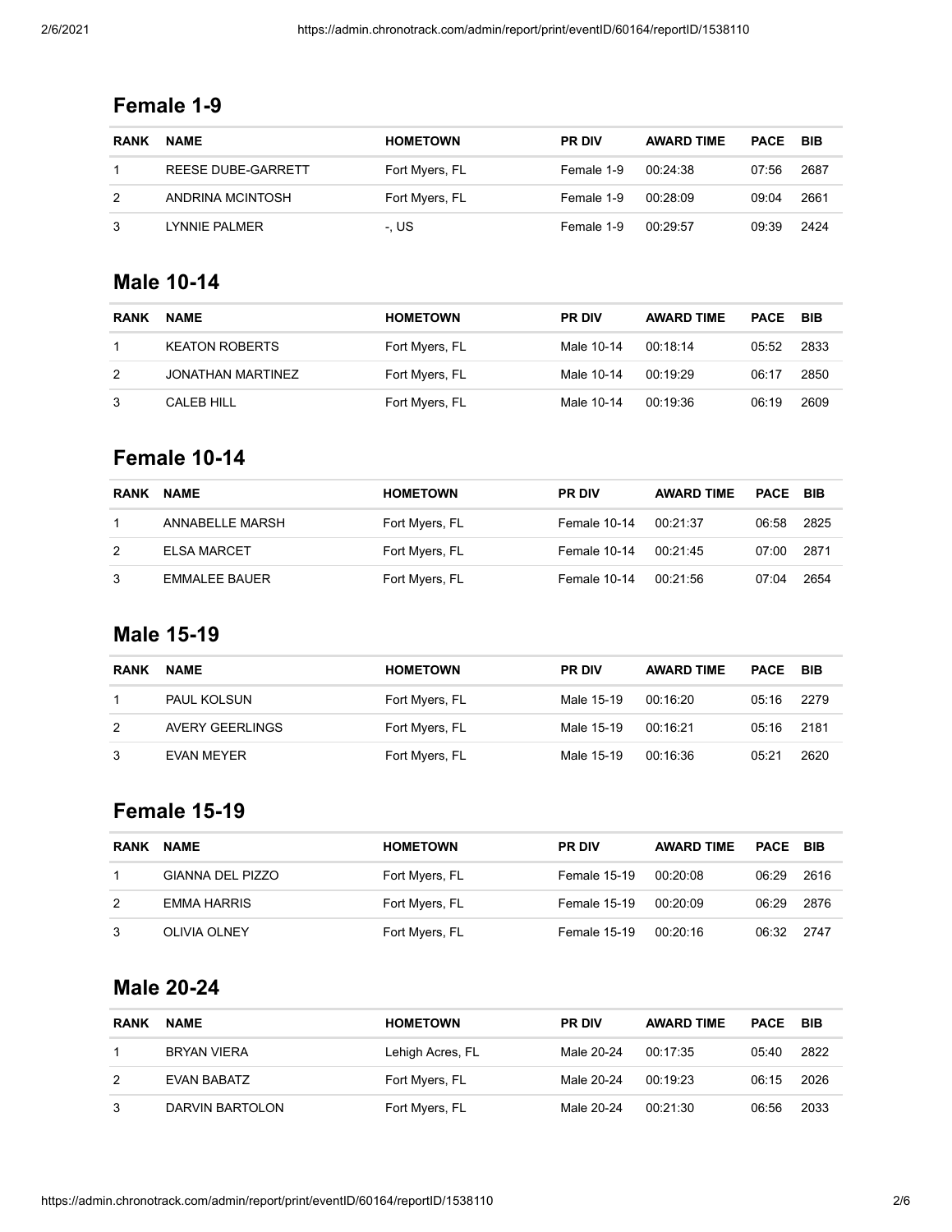## **Female 20-24**

| <b>RANK</b> | <b>NAME</b>         | <b>HOMETOWN</b> | <b>PR DIV</b> | <b>AWARD TIME</b> | <b>PACE BIB</b> |      |
|-------------|---------------------|-----------------|---------------|-------------------|-----------------|------|
|             | ALYSSA FORD         | Fort Myers, FL  | Female 20-24  | 00:24:22          | 07:51           | 2168 |
|             | VICTORIA SANFILIPPO | Fort Myers, FL  | Female 20-24  | 00:24:46          | 07:59           | 2751 |
|             | JESSICA KANE        | Cape Coral, FL  | Female 20-24  | 00:30:10          | 09:43           | 2903 |

## **Male 25-29**

| <b>RANK</b>   | <b>NAME</b>           | <b>HOMETOWN</b>      | <b>PR DIV</b> | <b>AWARD TIME</b> | <b>PACE BIB</b> |      |
|---------------|-----------------------|----------------------|---------------|-------------------|-----------------|------|
|               | ALEC KRATOSKA         | North Fort Myers, FL | Male 25-29    | 00:20:15          | 06:31           | 2881 |
| $\mathcal{P}$ | KYLE POND             | Cape Coral, FL       | Male 25-29    | 00:23:57          | 07:43           | 2870 |
| 3             | <b>BRANDON FRANCO</b> | Fort Myers, FL       | Male 25-29    | 00:25:05          | 08:05           | 2171 |

#### **Female 25-29**

| <b>RANK</b> | <b>NAME</b>            | <b>HOMETOWN</b> | <b>PR DIV</b> | <b>AWARD TIME</b> | <b>PACE BIB</b> |      |
|-------------|------------------------|-----------------|---------------|-------------------|-----------------|------|
|             | <b>MARIA MCMICHAEL</b> | Fort Myers, FL  | Female 25-29  | 00:21:08          | 06:49           | 2763 |
| 2           | KATY STICH             | Cape Coral, FL  | Female 25-29  | 00.22.19          | 07:11           | 2869 |
| 3           | <b>KAREN O'BRIEN</b>   | Cape Coral, FL  | Female 25-29  | 00:23:05          | 07:26           | 2421 |

## **Male 30-34**

| <b>RANK</b> | <b>NAME</b>               | <b>HOMETOWN</b> | <b>PR DIV</b> | <b>AWARD TIME</b> | PACE  | <b>BIB</b> |
|-------------|---------------------------|-----------------|---------------|-------------------|-------|------------|
|             | <b>BENJAMIN PIGNATONE</b> | Estero, FL      | Male 30-34    | 00:17:58          | 05:47 | 2445       |
| 2           | <b>JOSHUA DORSEY</b>      | Fort Myers, FL  | Male 30-34    | 00:19:29          | 06:17 | 2137       |
| 3           | SCOTT SVEC                | Fort Myers, FL  | Male 30-34    | 00:21:33          | 06:56 | 2701       |

# **Female 30-34**

| <b>RANK</b> | <b>NAME</b>           | <b>HOMETOWN</b>      | <b>PR DIV</b> | <b>AWARD TIME</b> | <b>PACE BIB</b> |      |
|-------------|-----------------------|----------------------|---------------|-------------------|-----------------|------|
|             | <b>KAYLA MILLER</b>   | North Fort Myers, FL | Female 30-34  | 00:22:55          | 07:23           | 2363 |
| 2           | <b>BROOKLYNE HALL</b> | Fort Myers, FL       | Female 30-34  | 00:24:07          | 07:46           | 2855 |
| 3           | AMANDA WALETKO        | Fort Myers, FL       | Female 30-34  | 00:25:25          | 08:11           | 2571 |

## **Male 35-39**

| <b>RANK</b> | <b>NAME</b>        | <b>HOMETOWN</b> | <b>PR DIV</b> | <b>AWARD TIME</b> | <b>PACE BIB</b> |      |
|-------------|--------------------|-----------------|---------------|-------------------|-----------------|------|
|             | MATTHEW KAYE       | Fort Myers, FL  | Male 35-39    | 00:19:52          | 06:24           | 2266 |
| 2           | <b>CHRIS SMITH</b> | Fort Myers, FL  | Male 35-39    | 00:24:28          | 07:53           | 2737 |
| 3           | CHRIS AMODEO       | -. US           | Male 35-39    | 00:26:08          | 08:25           | 2013 |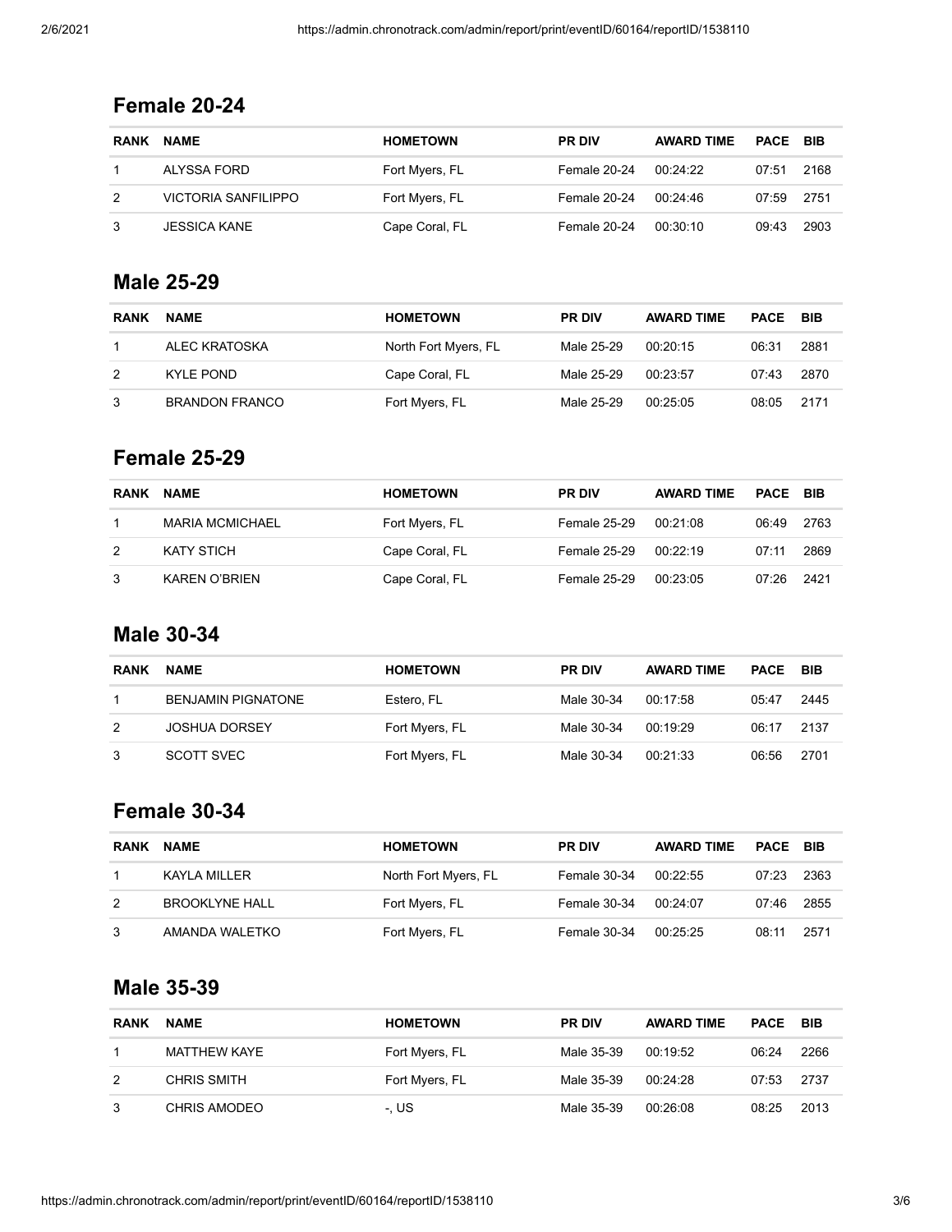| <b>RANK</b> | <b>NAME</b>   | <b>HOMETOWN</b> | <b>PR DIV</b>       | <b>AWARD TIME</b> | PACE BIB |      |
|-------------|---------------|-----------------|---------------------|-------------------|----------|------|
|             | KASSIDY KAYE  | Fort Myers, FL  | <b>Female 35-39</b> | 00:21:02          | 06:47    | 2265 |
|             | JANEL MASSING | Fort Myers, FL  | Female 35-39        | 00:23:13          | 07:29    | 2846 |
|             | LAURA HUBACZ  | Fort Myers, FL  | Female 35-39        | 00:26:18          | 08:28    | 2239 |

## **Female 35-39**

#### **Male 40-44**

| <b>RANK</b> | <b>NAME</b>         | <b>HOMETOWN</b>      | <b>PR DIV</b> | <b>AWARD TIME</b> | PACE  | BIB  |
|-------------|---------------------|----------------------|---------------|-------------------|-------|------|
|             | JAMES SAMZ          | Cape Coral, FL       | Male 40-44    | 00:20:07          | 06:29 | 2507 |
| 2           | MICHAEL AZZA        | North Fort Myers, FL | Male 40-44    | 00:21:27          | 06:55 | 2025 |
|             | <b>KEVIN GODSEA</b> | Estero, FL           | Male 40-44    | 00:21:43          | 07:00 | 2187 |

#### **Female 40-44**

| <b>RANK</b> | <b>NAME</b>        | <b>HOMETOWN</b>  | <b>PR DIV</b> | <b>AWARD TIME</b> | <b>PACE BIB</b> |      |
|-------------|--------------------|------------------|---------------|-------------------|-----------------|------|
|             | KIM SCHEETZ        | Lehigh Acres, FL | Female 40-44  | 00:23:47          | 07:40           | 2735 |
| 2           | ANGELA LITVAK      | Fort Myers, FL   | Female 40-44  | 00:25:43          | 08:17           | 2300 |
| 3           | CHRISTA SORRENTINO | Cape Coral, FL   | Female 40-44  | 00:26:29          | 08:32           | 2537 |

## **Male 45-49**

| <b>RANK</b> | <b>NAME</b>          | <b>HOMETOWN</b> | <b>PR DIV</b> | <b>AWARD TIME</b> | PACE  | <b>BIB</b> |
|-------------|----------------------|-----------------|---------------|-------------------|-------|------------|
|             | <b>VLAD DOROFEEV</b> | Fort Myers, FL  | Male 45-49    | 00:19:25          | 06:15 | 2880       |
| 2           | AARON O'BRIEN        | Ft. Myers, FL   | Male 45-49    | 00:20:18          | 06:32 | 2412       |
| 3           | <b>BRIAN OLITSKY</b> | Ft. Myers, FL   | Male 45-49    | 00.24.20          | 07:50 | 2818       |

# **Female 45-49**

| <b>RANK</b> | <b>NAME</b>     | <b>HOMETOWN</b> | <b>PR DIV</b> | <b>AWARD TIME</b> | PACE  | <b>BIB</b> |
|-------------|-----------------|-----------------|---------------|-------------------|-------|------------|
|             | BRENDA WENDLAND | Fort Myers, FL  | Female 45-49  | 00:24:01          | 07:44 | 2585       |
| 2           | TAMMY KAMINSKI  | Fort Myers, FL  | Female 45-49  | 00:24:35          | 07:55 | 2719       |
| 3           | AMBER BELL      | Fort Myers, FL  | Female 45-49  | 00:24:53          | 08:01 | 2865       |

## **Male 50-54**

| <b>RANK</b> | <b>NAME</b>        | <b>HOMETOWN</b> | <b>PR DIV</b> | <b>AWARD TIME</b> | <b>PACE</b> | <b>BIB</b> |
|-------------|--------------------|-----------------|---------------|-------------------|-------------|------------|
|             | ANTHONY SCIOLI     | Cape Coral, FL  | Male 50-54    | 00:19:04          | 06:09       | 2859       |
| 2           | DANIEL LEEN        | Fort Myers, FL  | Male 50-54    | 00:19:39          | 06:20       | 2293       |
| 3           | <b>CHRIS OLNEY</b> | Fort Myers, FL  | Male 50-54    | 00:19:51          | 06:24       | 2746       |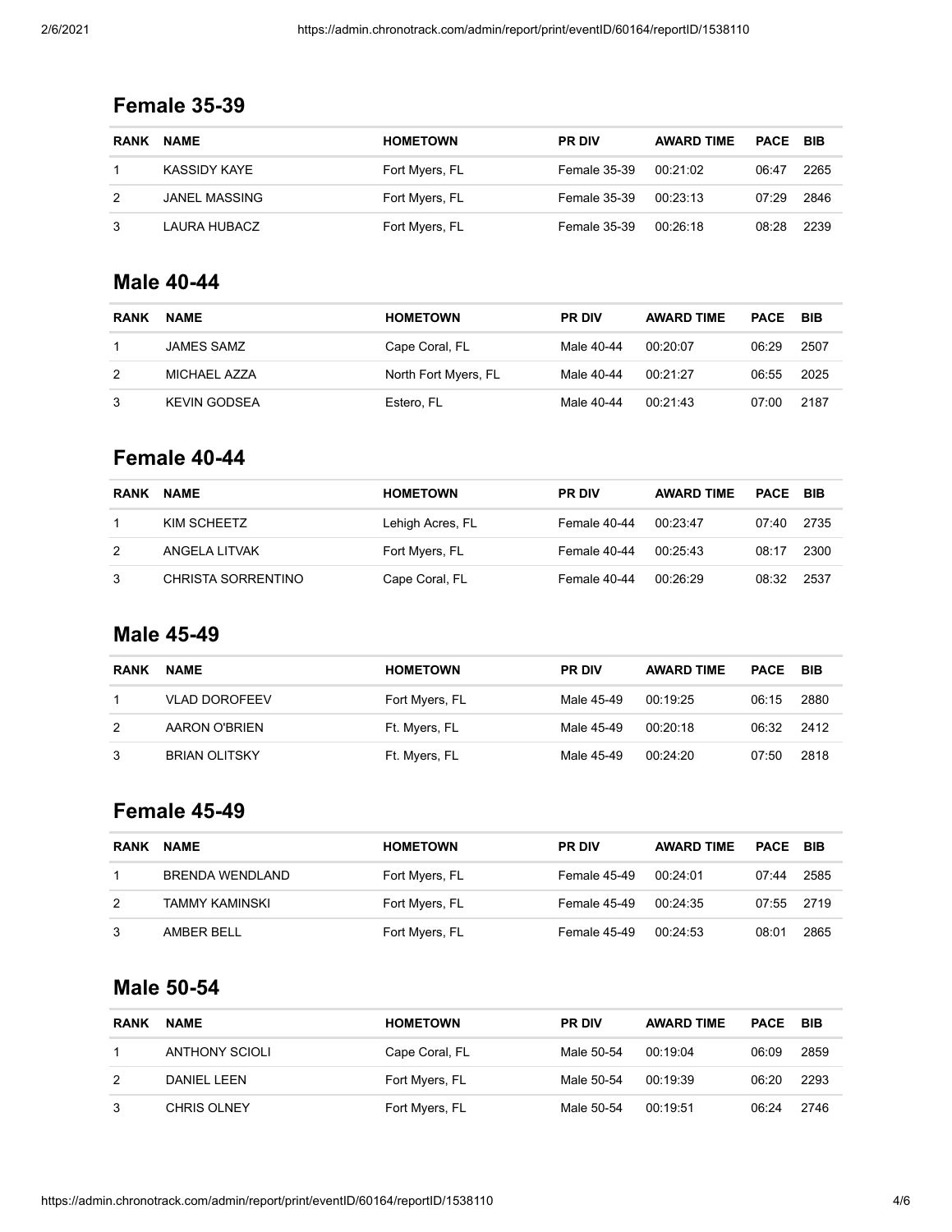## **Female 50-54**

| <b>RANK</b> | <b>NAME</b>      | <b>HOMETOWN</b>      | <b>PR DIV</b> | <b>AWARD TIME</b> | <b>PACE BIB</b> |      |
|-------------|------------------|----------------------|---------------|-------------------|-----------------|------|
|             | KATHLEEN CORLETT | Fort Myers, FL       | Female 50-54  | 00:28:51          | 09:17           | 2101 |
|             | PATRICIA NELESEN | Estero, FL           | Female 50-54  | 00:31:25          | 10:07           | 2400 |
|             | SHELBY GAULT     | Saint James City, FL | Female 50-54  | 00:31:32          | 10:09           | 2180 |

#### **Male 55-59**

| <b>RANK</b> | <b>NAME</b>        | <b>HOMETOWN</b> | <b>PR DIV</b> | <b>AWARD TIME</b> | PACE  | <b>BIB</b> |
|-------------|--------------------|-----------------|---------------|-------------------|-------|------------|
|             | <b>JOBY KOLSUN</b> | Fort Myers, FL  | Male 55-59    | 00:19:50          | 06:23 | 2277       |
| 2           | CHARLIE MOORE      | Fort Myers, FL  | Male 55-59    | 00:21:14          | 06:50 | 2378       |
|             | <b>JOHN SCOTT</b>  | Cape Coral, FL  | Male 55-59    | 00:21:21          | 06:53 | 2749       |

#### **Female 55-59**

| RANK | <b>NAME</b>            | <b>HOMETOWN</b> | <b>PR DIV</b>       | <b>AWARD TIME</b> | <b>PACE BIB</b> |      |
|------|------------------------|-----------------|---------------------|-------------------|-----------------|------|
|      | LISA ROETH             | -. US           | Female 55-59        | 00:24:31          | 07:54           | 2486 |
| 2    | LAURIE MANSFIELD       | Cape Coral, FL  | <b>Female 55-59</b> | 00:27:27          | 08:50           | 2313 |
| 3    | <b>MARIBETH LICHTY</b> | Fort Myers, FL  | <b>Female 55-59</b> | 00:29:33          | 09:31           | 2298 |

## **Male 60-64**

| <b>RANK</b> | <b>NAME</b>             | <b>HOMETOWN</b> | <b>PR DIV</b> | <b>AWARD TIME</b> | PACE  | <b>BIB</b> |
|-------------|-------------------------|-----------------|---------------|-------------------|-------|------------|
|             | <b>KEITH MARTIN</b>     | Fort Myers, FL  | Male 60-64    | 00:26:32          | 08:33 | 2319       |
| 2           | <b>MARK WEBER</b>       | Fort Myers, FL  | Male 60-64    | 00:26:50          | 08:39 | 2740       |
| 3           | <b>PATRICK ESPOSITO</b> | Fort Myers, FL  | Male 60-64    | 00:29:21          | 09:27 | 2150       |

# **Female 60-64**

| <b>RANK</b> | <b>NAME</b>    | <b>HOMETOWN</b>    | <b>PR DIV</b> | <b>AWARD TIME</b> | <b>PACE BIB</b> |      |
|-------------|----------------|--------------------|---------------|-------------------|-----------------|------|
|             | PAMELA BEDROCK | Naples, FL         | Female 60-64  | 00:26:42          | 08:36           | 2039 |
| 2           | DOREEN PEZZI   | Bonita Springs, FL | Female 60-64  | 00:28:40          | 09:14           | 2438 |
|             | ANNIE FRANKE   | Fort Myers, FL     | Female 60-64  | 00.2843           | 09:15           | 2172 |

## **Male 65-69**

| <b>RANK</b> | <b>NAME</b>        | <b>HOMETOWN</b> | <b>PR DIV</b> | <b>AWARD TIME</b> | <b>PACE</b> | <b>BIB</b> |
|-------------|--------------------|-----------------|---------------|-------------------|-------------|------------|
|             | PAUL CORZATT       | Cape Coral, FL  | Male 65-69    | 00:23:48          | 07:40       | 2102       |
| 2           | <b>JOSEPH BYER</b> | Fort Myers, FL  | Male 65-69    | 00:26:59          | 08:42       | 2816       |
| 3           | DAVID MOOMAW       | Fort Myers, FL  | Male 65-69    | 00:27:53          | 08:59       | 2375       |